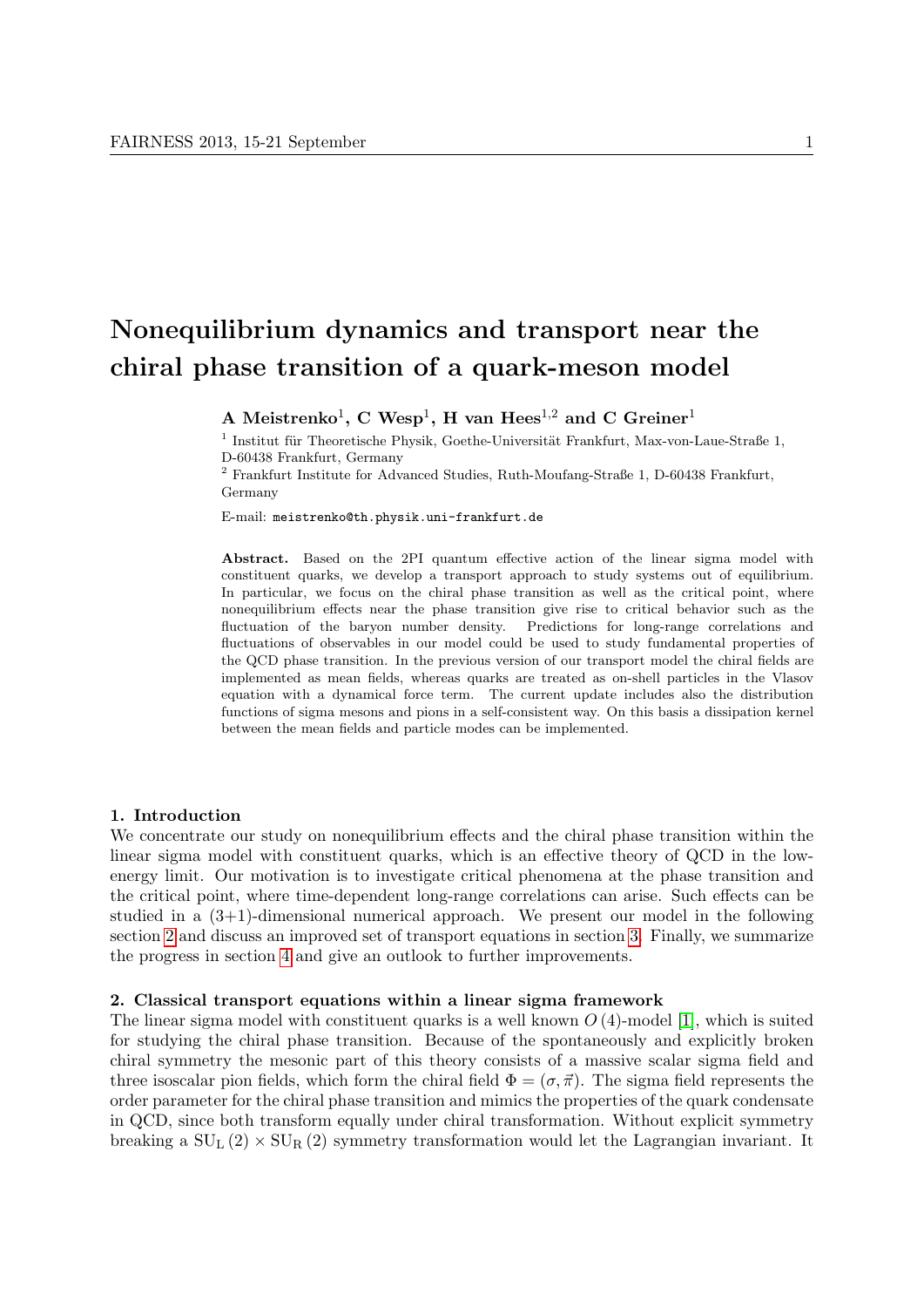has the following form:

<span id="page-1-1"></span>
$$
\mathcal{L} = \sum_{i} \bar{\psi}_{i} \left[ i\partial - g \left( \sigma + i\gamma_{5}\vec{\pi} \cdot \vec{\tau} \right) \right] \psi_{i} + \frac{1}{2} \left( \partial_{\mu}\sigma \partial^{\mu}\sigma + \partial_{\mu}\vec{\pi}\partial^{\mu}\vec{\pi} \right) \n- \frac{\lambda}{4} \left( \sigma^{2} + \vec{\pi}^{2} - \nu^{2} \right)^{2} + f_{\pi} m_{\pi}^{2} \sigma + U_{0},
$$
\n(1)

where the field shift term and the zero potential constant are given by  $\nu^2 = f_{\pi}^2 - m_{\pi}^2/\lambda$ ,  $U_0 = m_\pi^4/(4\lambda) - f_\pi^2 m_\pi^2$ . The sum runs over included quark flavor  $\psi_i$  and the parameters of the model are adjusted to match the vacuum values of the pion decay constant  $f_{\pi} = 93 \text{ MeV}$ , the pion mass  $m_{\pi} = 138 \text{ MeV}$  as well as an estimated sigma mass  $m_{\sigma} \approx 604 \text{ MeV}$ .

The inhomogeneous Klein-Gordon equations of motion for the mean fields follow directly from the functional derivative of the classical action with respect to the chiral field components and treating quarks at one-loop level

<span id="page-1-2"></span>
$$
\partial_{\mu}\partial^{\mu}\sigma + \lambda \left(\sigma^{2} + \vec{\pi}^{2} - \nu^{2}\right)\sigma - f_{\pi}m_{\pi}^{2} + g\left\langle\bar{\psi}\psi\right\rangle = 0, \n\partial_{\mu}\partial^{\mu}\vec{\pi} + \lambda \left(\sigma^{2} + \vec{\pi}^{2} - \nu^{2}\right)\vec{\pi} + g\left\langle\bar{\psi}i\gamma_{5}\vec{\tau}\psi\right\rangle = 0.
$$
\n(2)

The scalar and pseudoscalar densities are given by

$$
\langle \bar{\psi}\psi \rangle (t, \vec{x}) = g d_q \sigma (t, \vec{x}) \int d^3 \vec{p} \frac{f_q(t, \vec{x}, \vec{p}) + f_{\bar{q}}(t, \vec{x}, \vec{p})}{E(t, \vec{x}, \vec{p})},
$$
  

$$
\langle \bar{\psi}i\gamma_5 \vec{\tau} \psi \rangle (t, \vec{x}) = g d_q \vec{\pi} (t, \vec{x}) \int d^3 \vec{p} \frac{f_q(t, \vec{x}, \vec{p}) + f_{\bar{q}}(t, \vec{x}, \vec{p})}{E(t, \vec{x}, \vec{p})},
$$

$$
(3)
$$

where  $f_q$  and  $f_{\bar{q}}$  denote the phase-space distribution functions of quarks and antiquarks with their degeneracy factor  $d_q$ . Numerically the quarks are treated as test particles, which propagate according to the Vlasov equation

<span id="page-1-3"></span>
$$
\left[\partial_t + \frac{p}{E(t, \vec{x}, \vec{p})} \cdot \nabla_{\vec{x}} - \nabla_{\vec{x}} E(t, \vec{x}, \vec{p}) \nabla_{\vec{p}}\right] f_{q|\bar{q}}(t, \vec{x}, \vec{p}) = 0. \tag{4}
$$

Thereby the force term is dynamically generated through the effective mass of quarks, depending on the mean-field values

$$
E(t, \vec{x}, \vec{p}) = \sqrt{\vec{p}^2(t) + M^2(t, \vec{x})},
$$
  
\n
$$
M^2(t, \vec{x}) = g^2 \left[ \sigma^2(t, \vec{x}) + \vec{\pi}^2(t, \vec{x}) \right].
$$
\n(5)

The resulting equilibrium properties of such a classical system are shown in Fig. [1](#page-2-0) for the order parameter and in Fig. [2](#page-2-1) for the effective sigma mass as a function of the temperature. Depending on the Yukawa coupling constant g different order of a phase transition can be generated. More results, also with a constant binary cross section for quarks, can be found in [\[2\]](#page-4-2).

## <span id="page-1-0"></span>3. Transport equations from the 2PI effective action

Since we are interested in nonequilibrium dynamics at the phase transition, a consistent realtime description of the interaction between the mean-field (soft) and the particle (hard) modes of the chiral field as well as quarks is needed. The model should also include a dissipation term, which would drive the system to thermal equilibrium. In the following we use the 2PI quantum effective action to derive a set of coupled equations of motion. Thereby 2PI stands for twoparticle irreducible, which means that a 2PI diagram does not become disconnected by cutting 2 inner lines (propagators). This effective action for the mean fields and propagators preserves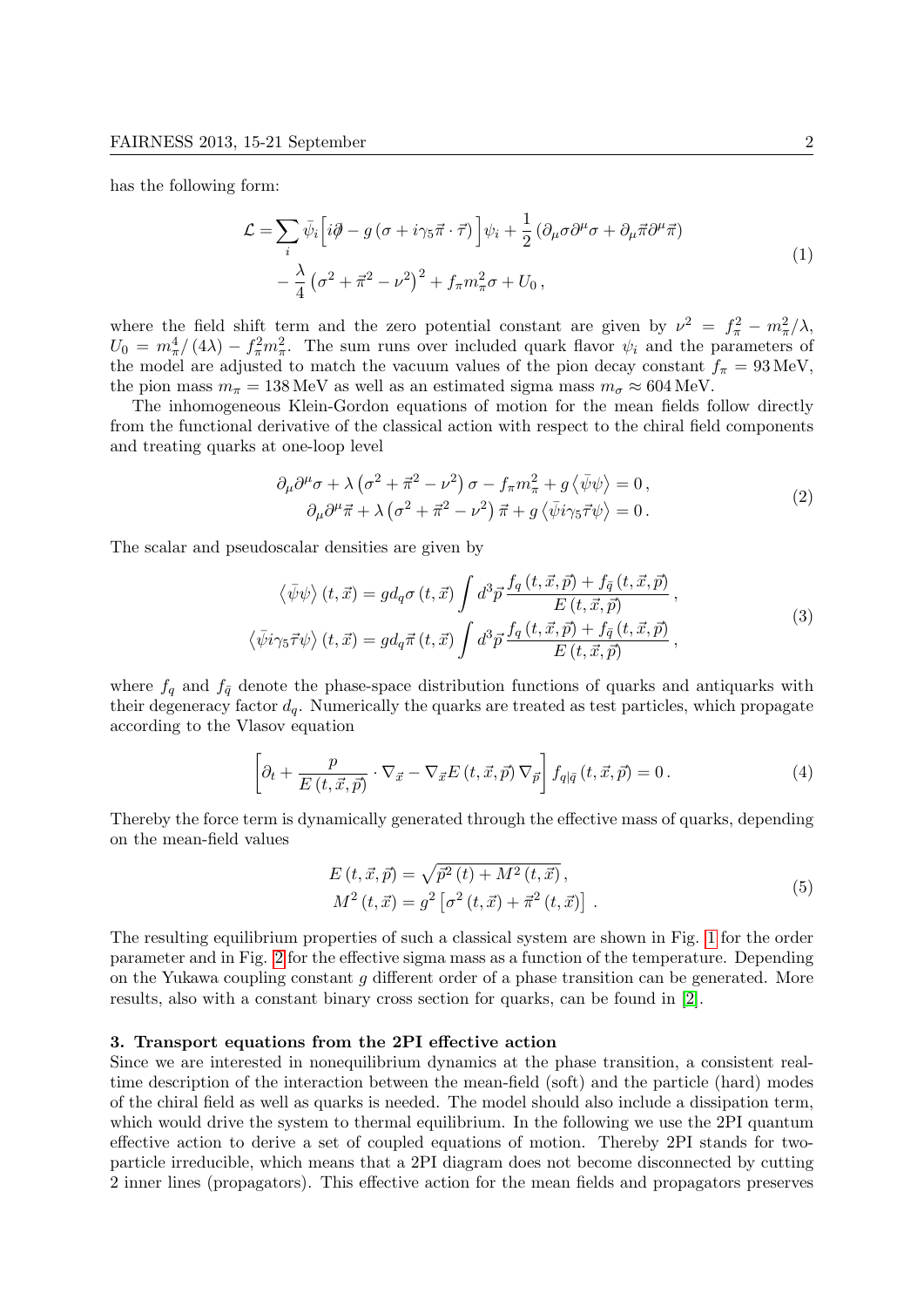

<span id="page-2-0"></span>Figure 1. Order parameter sigma as a function of the temperature  $T$  for 3 different values of the Yukawa coupling  $q$ .



<span id="page-2-1"></span>Figure 2. Same as Fig. [1](#page-2-0) but for the sigma mass spectrum.

global symmetries of the original theory, guarantees thermodynamic consistency [\[3\]](#page-4-3) and can be renormalized with vacuum counter terms  $[4, 5]$  $[4, 5]$ . At the same time such a self-consistent approximation is suitable to derive off-shell transport equations, which also respect conservation laws and the correct equilibrium limit. Furthermore, a systematic inclusion of collisional memory effects is possible [\[6,](#page-4-6) [7,](#page-4-7) [8,](#page-4-8) [9\]](#page-4-9).

A more phenomenological study, motivated by the Langevin equation, is discussed in [\[2\]](#page-4-2), where a new statistical approach for the scattering effects between quarks as quasi particles and mean fields is introduced. Within the linear sigma model with constituent quarks [\(1\)](#page-1-1) the 2PI effective action reads

$$
\Gamma[\sigma, \vec{\pi}, G, D] = S_{cl}[\sigma, \vec{\pi}] + \frac{i}{2} \cdot \text{Tr} \log G^{-1} + \frac{i}{2} \cdot \text{Tr} G_0^{-1} G - i \cdot \text{Tr} \log D^{-1} - i \cdot \text{Tr} D_0^{-1} D + \Gamma_2[\phi, \vec{\pi}, G, D],
$$
\n(6)

where  $G_0$ ,  $D_0$  denote the free and  $G$ ,  $D$  the fully dressed propagators for bosons and fermions, which fulfills the Schwinger-Dyson equation and are formally given by

<span id="page-2-2"></span>
$$
G^{-1}(x, y) = G_0^{-1}(x, y) - \Pi(x, y), \qquad \Pi(x, y) = 2i \frac{\delta \Gamma_2}{\delta G(x, y)},
$$
  

$$
D^{-1}(x, y) = D_0^{-1}(x, y) - \Sigma(x, y), \qquad \Sigma(x, y) = -i \frac{\delta \Gamma_2}{\delta D(y, x)}.
$$
 (7)

Here,  $\Pi$  and  $\Sigma$  denote the bosonic and fermionic self-energies. These are derived from the 2PI part of the effective action, where we include only 1- and 2-point diagrams as shown in Fig. [3,](#page-3-0) since a first order gradient expansion of Kadanoff-Baym and Schwinger-Dyson equations in Wigner space then reduces to a Markov-like collisional dynamics without memory effects [\[6,](#page-4-6) [7,](#page-4-7) [8,](#page-4-8) [9\]](#page-4-9). Unfortunately, finite truncations of the 2PI effective action violate Ward-Takahashiidentities of global and local symmetries in the first neglected order of the expansion parameter, that is a direct consequence of the resummation in the 2-point function. It follows, that also the Goldstone theorem is violated [\[11,](#page-4-10) [12\]](#page-4-11), and the pions acquire a non-vanishing (temperature dependent) mass in the broken phase of the linear sigma model, even without explicitly broken chiral symmetry. Possible modifications for a symmetry-improved 2PI effective action are discussed in [\[13\]](#page-4-12).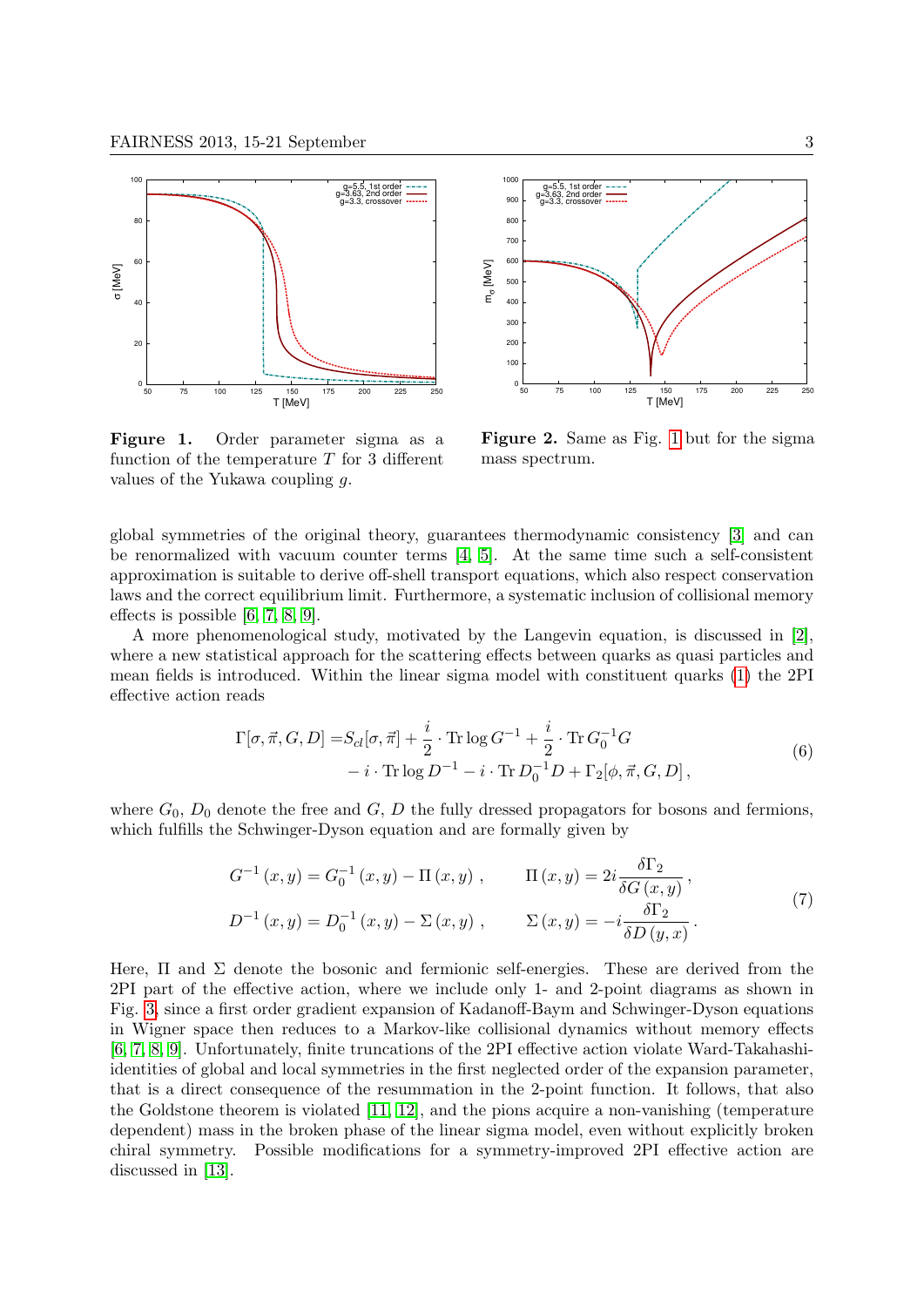

<span id="page-3-0"></span>Figure 3. Approximation for the 2PI part of the effective action: the upper line shows bosonic diagrams (Hartree, sunset and basketball), where dashed lines stand for boson propagators and external lines with a cross represent mean fields. The lower line shows interactions between bosons and fermions, here a solid line stands for a fermion propagator.

In a first attempt we extend our classical set of equations [\(2\)](#page-1-2), [\(4\)](#page-1-3) by including also the Vlasov equation for the phase-space distribution functions of  $\sigma$  and  $\pi$  mesons in a Hartreelike approximation, where only the local part of  $\Gamma_2$  is considered. Such a procedure requires the computation of self-consistently derived effective mass terms, which follow from the gap equation of the propagator. Starting from the general expression for the bosonic propagator [\(7\)](#page-2-2) and inserting the self-energy expressions from the Hartree diagrams, leads to the following self-consistent equations

<span id="page-3-1"></span>
$$
M_{\sigma}^{2}(x) = \lambda \left(3\sigma^{2} + 3\pi^{2} - \nu^{2}\right) + 3\lambda G_{\sigma\sigma} + 3\lambda G_{\pi\pi},
$$
  
\n
$$
M_{\pi}^{2}(x) = \lambda \left(\sigma^{2} + 5\pi^{2} - \nu^{2}\right) + \lambda G_{\sigma\sigma} + 5\lambda G_{\pi\pi},
$$
\n(8)

where the bosonic loop integrals are given by

$$
G_{\phi\phi}(t,\vec{x}) = \frac{1}{2} \int \frac{d^3p}{(2\pi)^2} \frac{1 + 2N_{\phi}(t,\vec{x},\vec{p})}{\sqrt{\vec{p}^2 + M_{\phi}^2(t,\vec{x})}} \quad \text{with} \quad \phi \in \{\sigma, \pi\}.
$$
 (9)

The Vlasov equations for the phase-space distributions of  $\sigma$  and  $\pi$  mesons are then given by

$$
\left[\partial_t + \frac{p}{E_\phi(t, \vec{x}, \vec{p})} \cdot \nabla_{\vec{x}} - \nabla_{\vec{x}} E_\phi(t, \vec{x}, \vec{p}) \nabla_{\vec{p}}\right] f_\phi(t, \vec{x}, \vec{p}) = 0, \tag{10}
$$

where the force term depends on the self-consistent mass expressions from [\(8\)](#page-3-1) as gradient of

<span id="page-3-3"></span><span id="page-3-2"></span>
$$
E_{\phi}(t, \vec{x}, \vec{p}) = \sqrt{\vec{p}^2 + M_{\phi}^2(t, \vec{x})}.
$$
 (11)

The Vlasov equations of the chiral field components are solved as differential equations without using a test particle ansatz. Including also the tadpole contribution of Γ, we end up with the following mean-field equations

$$
\partial_{\mu}\partial^{\mu}\sigma + \lambda \left(\sigma^{2} + \vec{\pi}^{2} - \nu^{2} + 3G_{\sigma\sigma} + 3G_{\pi\pi}\right)\sigma - f_{\pi}m_{\pi}^{2} + g\left\langle \bar{\psi}\psi \right\rangle = 0, \n\partial_{\mu}\partial^{\mu}\vec{\pi} + \lambda \left(\sigma^{2} + \vec{\pi}^{2} - \nu^{2} + G_{\sigma\sigma} + 5G_{\pi\pi}\right)\vec{\pi} + g\left\langle \bar{\psi}i\gamma_{5}\vec{\tau}\psi \right\rangle = 0.
$$
\n(12)